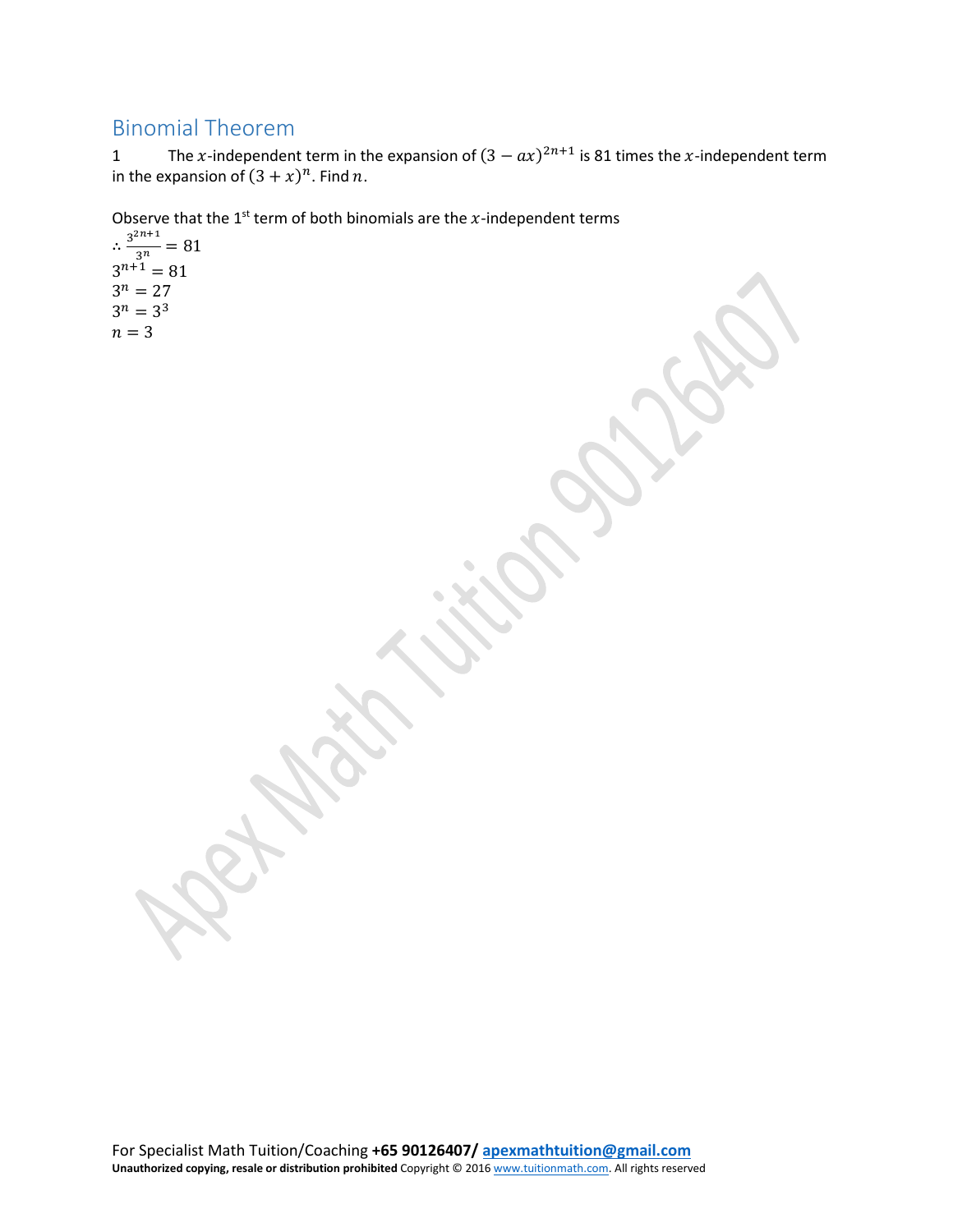2 In the expansion of  $(ax + \frac{b}{3x})$  $\frac{n}{\rho}$ ,the fifth term is 1120 and the coefficient of the  $x^2$  term is 1792, where  $a, b$  and  $n$  are positive constants. a) Write down the value of  $n$ b) Find the values of  $a$  and  $b$ a)  $T_{r+1} = {n \choose r} (ax)^{n-r} \left(\frac{b}{3x}\right)$  $\boldsymbol{r}$  $T_5 = {n \choose 4} (ax)^{n-4} \left(\frac{b}{3x}\right)$ Equating x-terms:  $x^{n-4}x^{-4} = x^0$  (fifth term is x-independent) 4  $n - 4 - 4 = 0$  $n = 8$ b)  $T_5 = {8 \choose 4} (ax)^{8-4} \left(\frac{b}{3x}\right)$ 4 1120 = 70( $a^4x^4$ )( $\frac{b^4}{3^4x^4}$ )  $a^4b^4 = 1296$  $ab = 6 - (1)$  $x^2$  term:  $T_{r+1} = {8 \choose r} (ax)^{8-r} \left(\frac{b}{3x}\right)$ 8 Find r of  $x^2$  term:  $x^{8-r}x^{-r} = x^2$  $8 - 2r = 2$  $r = 3$  $T_4 = \binom{8}{3} (ax)^{8-3} \left(\frac{b}{3x}\right)$  $1792 = 56(a^5x^5)\left(\frac{b^3}{3^3x^3}\right)$ 3  $a^5b^3 = 864$  $a^2(ab)^3 = 864 - (2)$ Sub (1) into (2):  $a^2(6)^3 = 864$  $a^2 = 4$  $a = 2$  or  $- 2$  (rej)  $b = 3$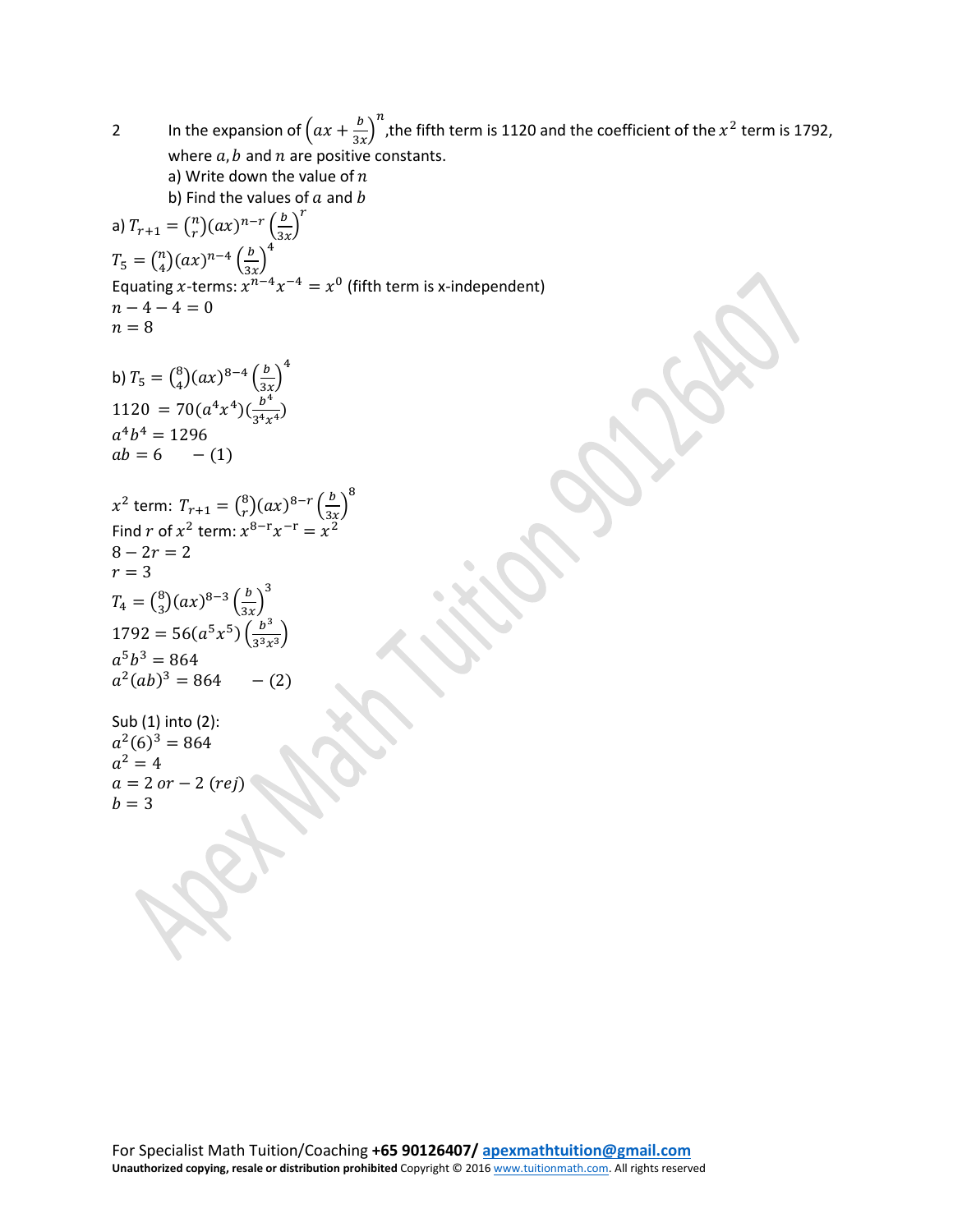3 Expand, in ascending power of x, up to the  $x^2$  term for the following binomials:

$$
\frac{(5+x)^5}{\left(2-\frac{x}{5}\right)^5}
$$

Hence, find the coefficient of the  $x^2$  term in the expansion of  $\left(10 + x - \frac{x^2}{5}\right)$ 5

Applying Binomial Expansion Formula and simplify:

$$
(5 + x)^5 = 3125 + 3125x + 1250x^2 + \cdots
$$
  
\n
$$
\left(2 - \frac{x}{5}\right)^5 = 32 - 16x + \frac{16x^2}{5} + \cdots
$$
  
\nSince  $(5 + x)\left(2 - \frac{x}{5}\right) = (10 + x - \frac{x^2}{5})$ ,  
\n
$$
\left(10 + x - \frac{x^2}{5}\right)^5 = (5 + x)^5 \left(2 - \frac{x}{5}\right)^5
$$
  
\n
$$
= (3125 + 3125x + 1250x^2 + \cdots)(32 - 16x + \frac{16x^2}{5} + \cdots)
$$
  
\n $x^2$ -coefficient = 3125  $\left(\frac{16}{5}\right)$  + 3125(-16) + 1250(32)  
\n
$$
= 0
$$

4 Expand  $(1 + 2x - 2x^2)^8$  in ascending powers of x up until the  $x^3$  term. Using a suitable numerical value of x, find an approximate value of  $1.001998^8$ , giving your answer correct to 4 significant figures.

$$
(1 + 2x - 2x2)8 = 1 + {8 \choose 1}(2x - 2x2) + {8 \choose 2}(2x - 2x2)2 + {8 \choose 3}(2x - 2x2)3 + \cdots
$$
  
= 1 + 16x - 16x<sup>2</sup> + 28(4x<sup>2</sup> + 4x<sup>4</sup> - 8x<sup>3</sup>) + 56[(4x<sup>2</sup> + 4x<sup>4</sup> - 8x<sup>3</sup>)(2x - 2x<sup>2</sup>)] + \cdots  
= 1 + 16x - 16x<sup>2</sup> + 28(4x<sup>2</sup> - 8x<sup>3</sup> + \cdots) + 56[8x<sup>3</sup> + \cdots]  
= 1 + 16x - 96x<sup>2</sup> + 224x<sup>3</sup> + \cdots  
1 + 2x - 2x<sup>2</sup> = 1.001998  
2x<sup>2</sup> - 2x + 0.001998 = 0  
x = 0.001 \t or \t x = 0.999  

$$
\therefore 1.01988 = (1 + 2(0.001) - 2(0.001)2)8
$$
  
= 1 + 16(0.001) - 96(0.001)<sup>2</sup> + 224(0.001)<sup>3</sup> + \cdots  

$$
\approx 1.016
$$
(4s.f.)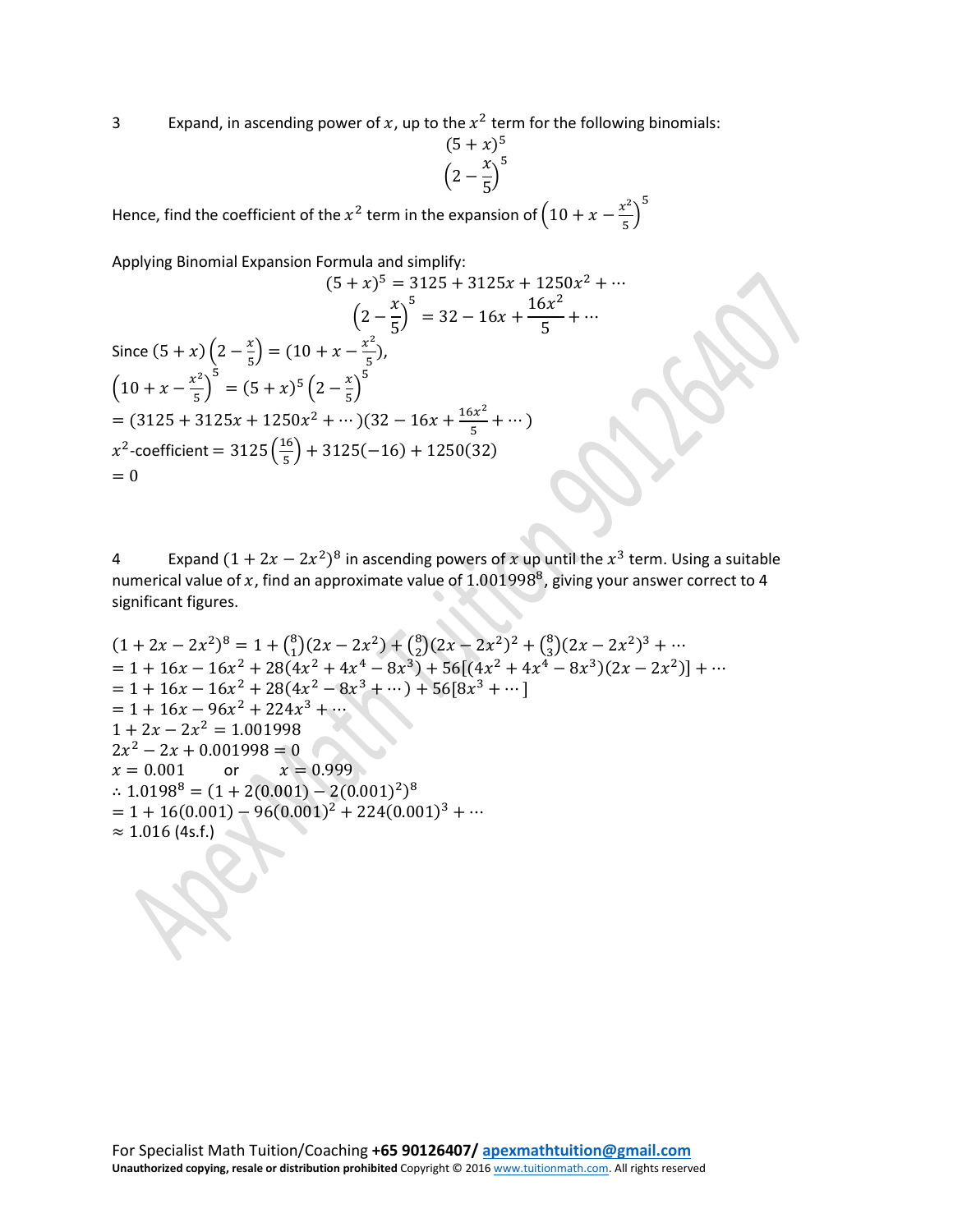5 In the binomial expansion of  $(3 + x)^n$ , where n is a positive integer, the coefficients of  $x^3$  and  $x^4$  are in the ratio  $\frac{3}{2}$ . Find the value of n.

$$
(3+x)^{n} = 3^{n} + {n \choose 1} 3^{n-1}x + {n \choose 2} 3^{n-2}x^{2} + {n \choose 3} 3^{n-3}x^{3} + {n \choose 4} 3^{n-4}x^{4} + \cdots
$$
\n
$$
= 3^{n} + n 3^{n-1}x + \frac{n(n-1)}{2}3^{n-2}x^{2} + \frac{n(n-1)(n-2)}{1 \times 2 \times 3}3^{n-3}x^{3} + \frac{n(n-1)(n-2)(n-3)}{1 \times 2 \times 3 \times 4}3^{n-4}x^{4} + \cdots
$$
\n
$$
\frac{n(n-1)(n-2)(n-3)}{2n-3n-3}x^{n-4}}{\frac{n(n-2)(n-2)(n-3)}{2n-3}x^{n-4}} = \frac{3}{2}
$$
\n
$$
\frac{\frac{n(n-2)(n-2)}{2n-2}3^{n-3}}{n-3} = \frac{3}{2}
$$
\n
$$
\frac{2(n-3)(n-3)}{n-3} = \frac{3}{2}
$$
\n
$$
\frac{2(n-3)(n-3)}{n-3} = \frac{3}{2}
$$
\n
$$
\frac{n+3}{2} = \frac{3}{2}
$$
\n
$$
\frac{n+3}{2} = \frac{3}{2}
$$
\n
$$
\frac{n+3}{2} = \frac{3}{2}
$$
\n
$$
\frac{n+3}{2} = \frac{3}{2}
$$
\n
$$
\frac{n+3}{2} = \frac{3}{2}
$$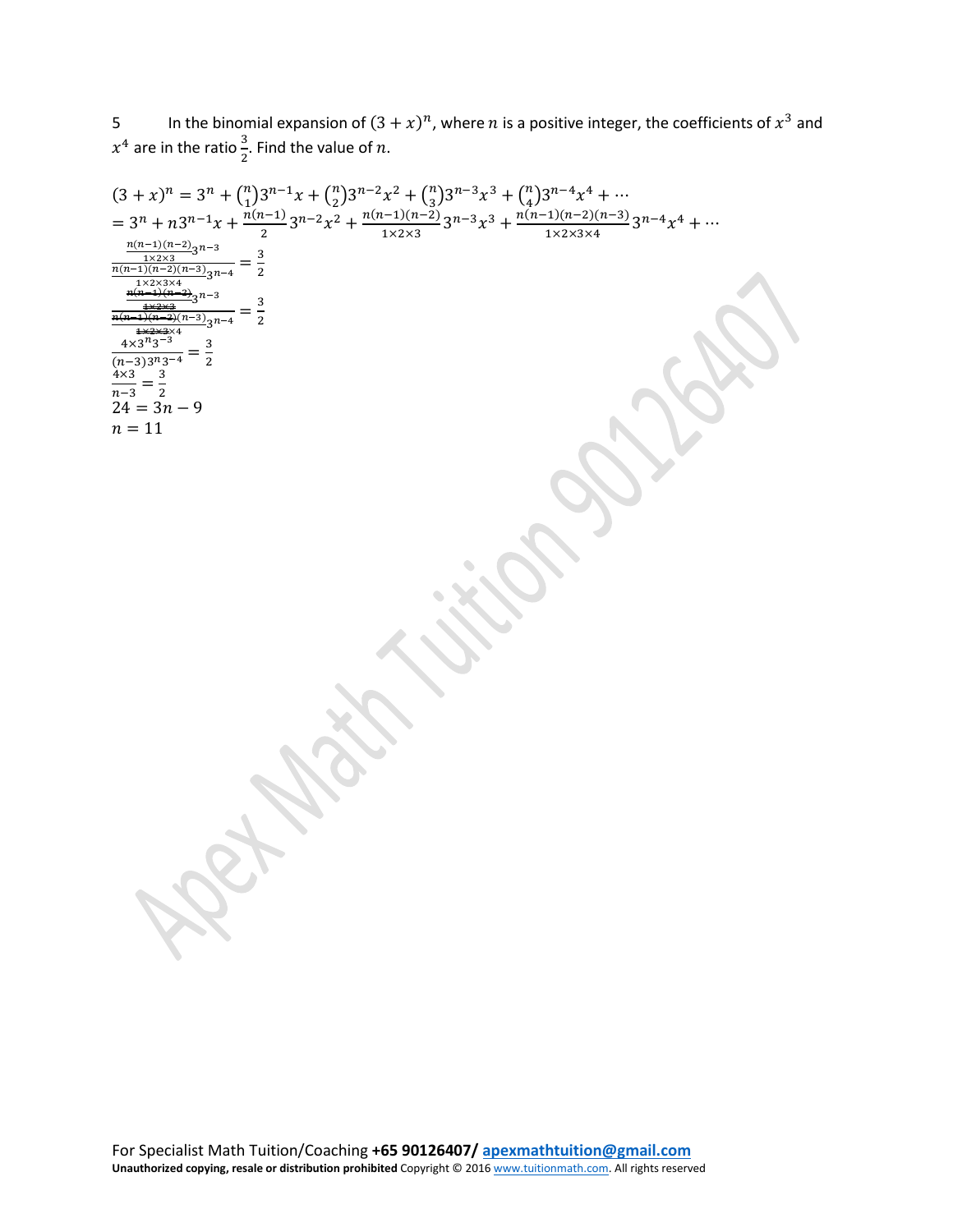6 The first four terms in the expansion of  $(1 + ax)^n$  is  $1 + 18x + 15a^2x^2 + bx^3 + \cdots$ Find the value of  $n$ ,  $a$  and  $b$ .

$$
(1 + ax)^{n} = 1 + {n \choose 1} ax + {n \choose 2} a^{2} x^{2} + {n \choose 3} a^{3} x^{3} + \cdots
$$
\n
$$
= 1 + nax + \frac{n(n-1)}{1x^{2}} a^{2} x^{2} + \frac{n(n-1)(n-2)}{1x^{2x^{3}}} a^{3} x^{3} + \cdots
$$
\n
$$
1 + 18x + 15a^{2} x^{2} + bx^{3} + \cdots = 1 + nax + \frac{n(n-1)}{1x^{2}} a^{2} x^{2} + \frac{n(n-1)(n-2)}{1x^{2x^{3}}} a^{3} x^{3} + \cdots
$$
\n
$$
18 = na
$$
\n
$$
15 = \frac{n(n-1)}{2}
$$
\n
$$
15 = \frac{n(n-1)}{2}
$$
\n
$$
(n+5)(n-6) = 0
$$
\n
$$
n = -5 \text{ (Rej) or } n = 6
$$
\nSubstitute  $n = 6$  into (1):  
\n
$$
18 = 6a
$$
\n
$$
a = 3
$$
\n
$$
b = \frac{n(n-1)(n-2)}{1x^{2x^{3}}} a^{3}
$$
\n
$$
b = 540
$$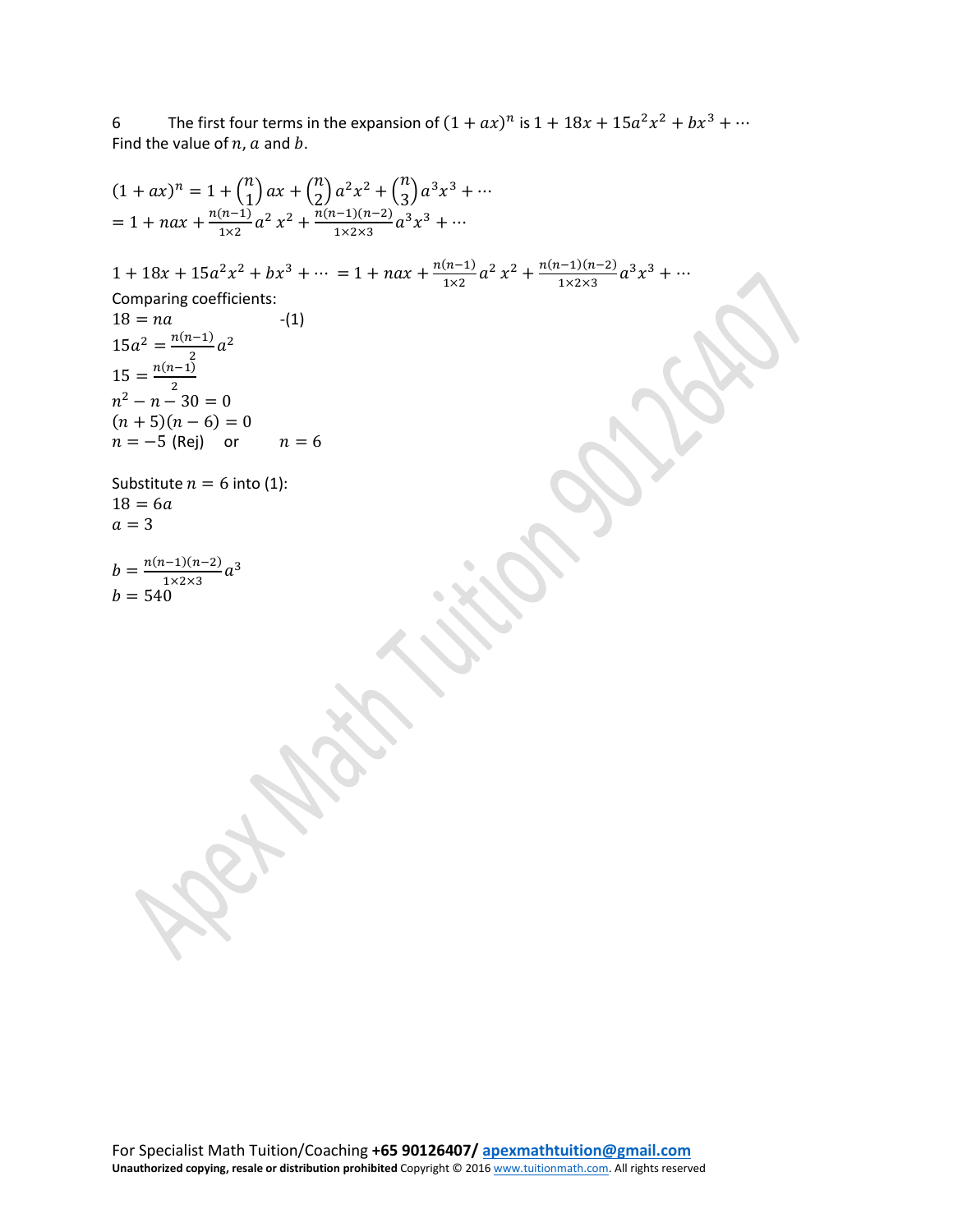7 In the expansion of  $(2 + 5x)^n$ , the first three terms in ascending power of x are denoted by *a, b and c* respectively. Given that  $\frac{ac}{b^2} = \frac{3}{7}$ , find the value of *n*.

$$
(2+5x)^n = 2^n + {n \choose 1} 2^{n-1}5x + {n \choose 2} 2^{n-2}25x^2 + \cdots
$$
\n
$$
= 2^n + n(2^{n-1})5x + \frac{n(n-1)}{2}(2^{n-2})25x^2 + \cdots
$$
\n
$$
a = 2^n
$$
\n
$$
b = n(2^{n-1})5x
$$
\n
$$
c = \frac{n(n-1)}{2}(2^{n-2})25x^2
$$
\n
$$
\frac{ac}{b^2} = \frac{(2^n)^{\frac{n(n-1)}{2}(2^{n-2})25x^2}}{\frac{n(n-1)(2^{2n-3})25x^2}{n^2}} = \frac{n(n-1)(2^{2n-3})25x^2}{n^2}
$$
\n
$$
a = 2^n
$$
\n
$$
a = \frac{(n-1)(2^{2n-3})25x^2}{(n(2^{2n-3})25x^2)}
$$
\n
$$
a = \frac{n-1}{2n}
$$
\n
$$
a = 2^n
$$
\n
$$
a = 2^n
$$
\n
$$
a = 2^n
$$
\n
$$
a = 2^n
$$
\n
$$
a = 2^n
$$
\n
$$
a = 2^n
$$
\n
$$
a = 2^n
$$
\n
$$
a = 2^n
$$
\n
$$
a = 2^n
$$
\n
$$
a = 2^n
$$
\n
$$
a = 2^n
$$
\n
$$
a = 2^n
$$
\n
$$
a = 2^n
$$
\n
$$
a = 2^n
$$
\n
$$
a = 2^n
$$
\n
$$
a = 2^n
$$
\n
$$
a = 2^n
$$
\n
$$
a = 2^n
$$
\n
$$
a = 2^n
$$
\n
$$
a = 2^n
$$
\n
$$
a = 2^n
$$
\n
$$
a = 2^n
$$
\n
$$
a = 2^n
$$
\n
$$
a = 2^n
$$
\n
$$
a = 2^n
$$
\n
$$
a = 2^n
$$
\n
$$
a = 2^n
$$
\n<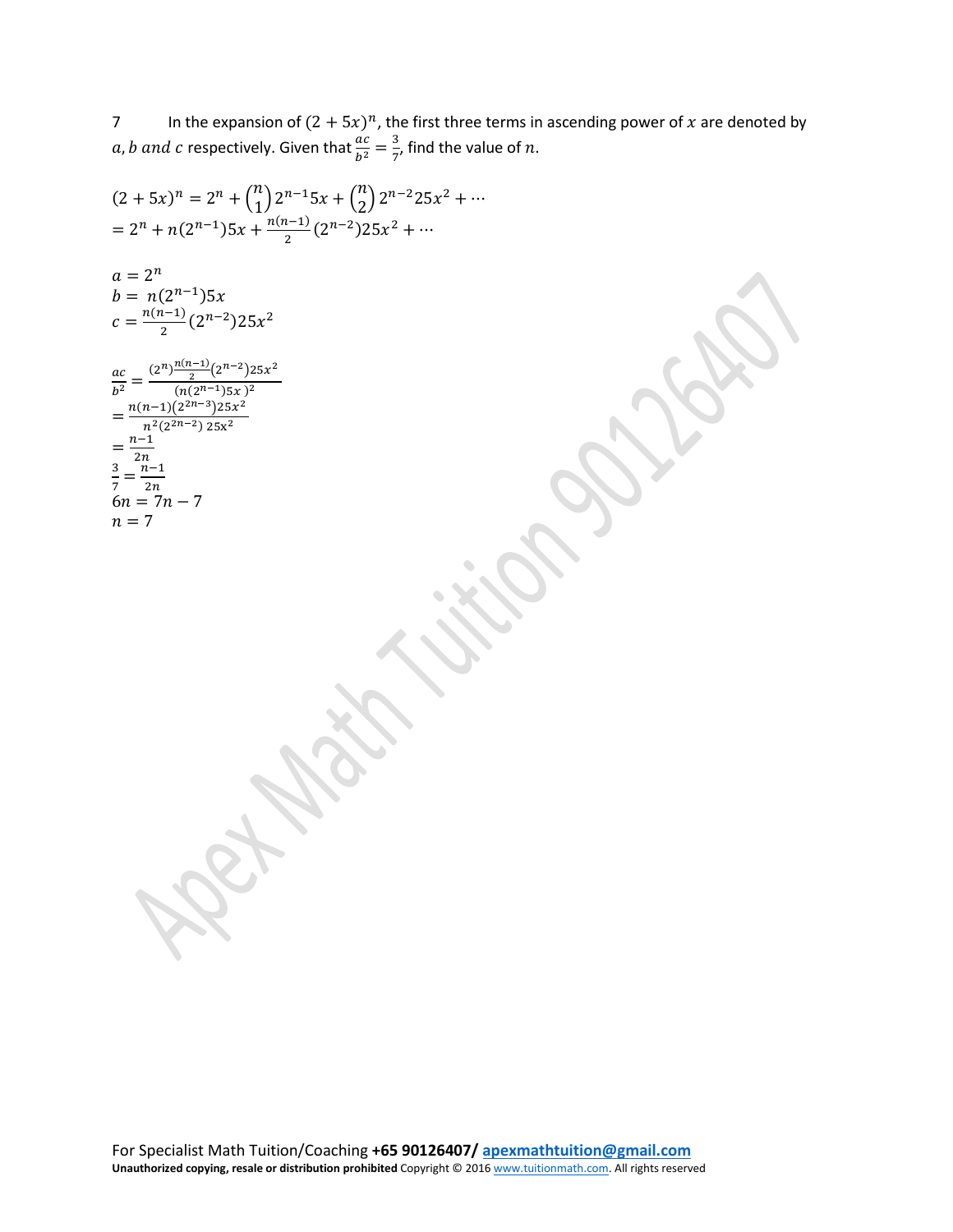8 Find the value of q if the coefficient of x in the expansion of  $(1 + 2x)^5 (1 - \frac{1}{3}x)$ 6 −  $(1 + x)^9 (1 + qx)^4$  is zero.

State the term independent of  $x$  in the above equation.

 $(1 + 2x)^5 \left(1 - \frac{1}{3}x\right)$  $^{6}$  –  $(1+x)^{9}(1+qx)^{4}$  $= (1 + 10x + \dots)(1 - 2x + \dots) - (1 + 9x + \dots)(1 + 4qx + \dots)$ 

Coefficient of  $x = 10 \times 1 - 2 \times 1 - 4q \times 1 - 9 \times 1$ Given that coefficient of  $x = 0$ ,  $0 = 10 - 2 - 4q - 9$  $q = 0.25$ 

Value of  $x$  –independent term =  $1 \times 1 - 1 \times 1 = 0$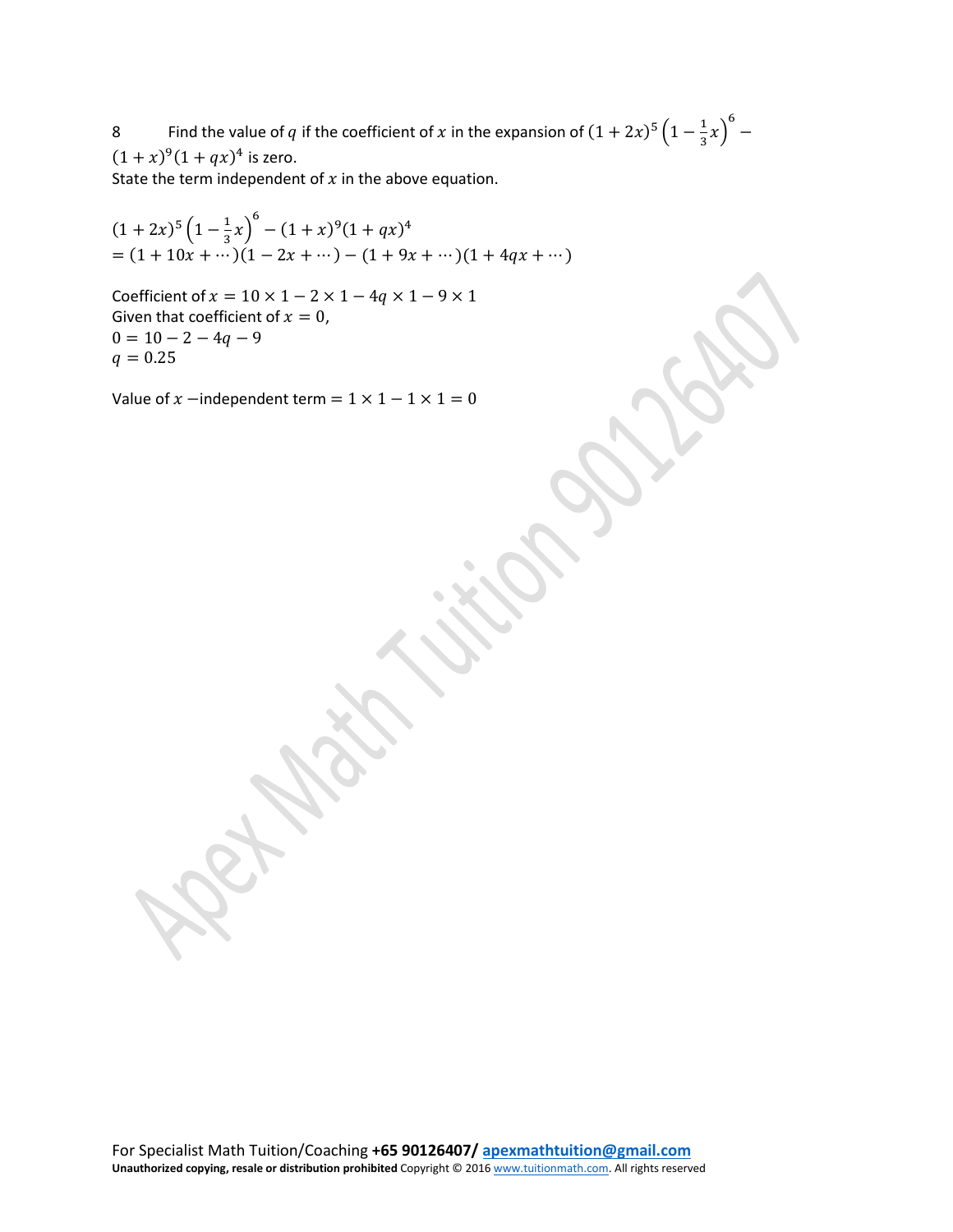9 In the expansion of  $\left(\frac{x}{3}\right)$  $\frac{x}{3} + \frac{3}{x}$  $\frac{n}{n}$  in descending powers of  $x$ , the ratio of the coefficient of the third term to that of the fourth term is  $\frac{1}{15}$ . Find the value of n.

$$
\left(\frac{x}{3} + \frac{3}{x}\right)^n = \left(\frac{x}{3}\right)^n + n\left(\frac{x}{3}\right)^{n-1}\left(\frac{3}{x}\right) + \frac{n(n-1)}{2}\left(\frac{x}{3}\right)^{n-2}\left(\frac{3}{x}\right)^2 + \frac{n(n-1)(n-2)}{6}\left(\frac{x}{3}\right)^{n-3}\left(\frac{3}{x}\right)^3 + \cdots
$$
\n
$$
= \left(\frac{x}{3}\right)^n + n\left(\frac{x}{3}\right)^{n-2} + \frac{n(n-1)}{2}\left(\frac{x}{3}\right)^{n-4} + \frac{n(n-1)(n-2)}{6}\left(\frac{x}{3}\right)^{n-6} + \cdots
$$
\nThird term coefficient = 
$$
\frac{n(n-1)}{2}\left(\frac{1}{3}\right)^{n-4}
$$
\nFourth term coefficient = 
$$
\frac{n(n-1)(n-2)}{6}\left(\frac{1}{3}\right)^{n-6}
$$
\n
$$
\frac{coefficient \ of \ 3rd \ term}{of \ 3rd \ term} = \frac{1}{15}
$$
\n
$$
\frac{n(n-1)}{2}\left(\frac{1}{3}\right)^{n-4} = \frac{1}{15}
$$
\n
$$
\frac{n(n-1)}{2}\left(\frac{1}{3}\right)^{n-4} = \frac{n(n-1)(n-2)}{6}\left(\frac{1}{3}\right)^{n-6}
$$
\n
$$
15 = \frac{n-2}{3}\left(\frac{1}{3}\right)^{-2}
$$
\n
$$
15 = 3n - 6
$$
\n
$$
n = 7
$$